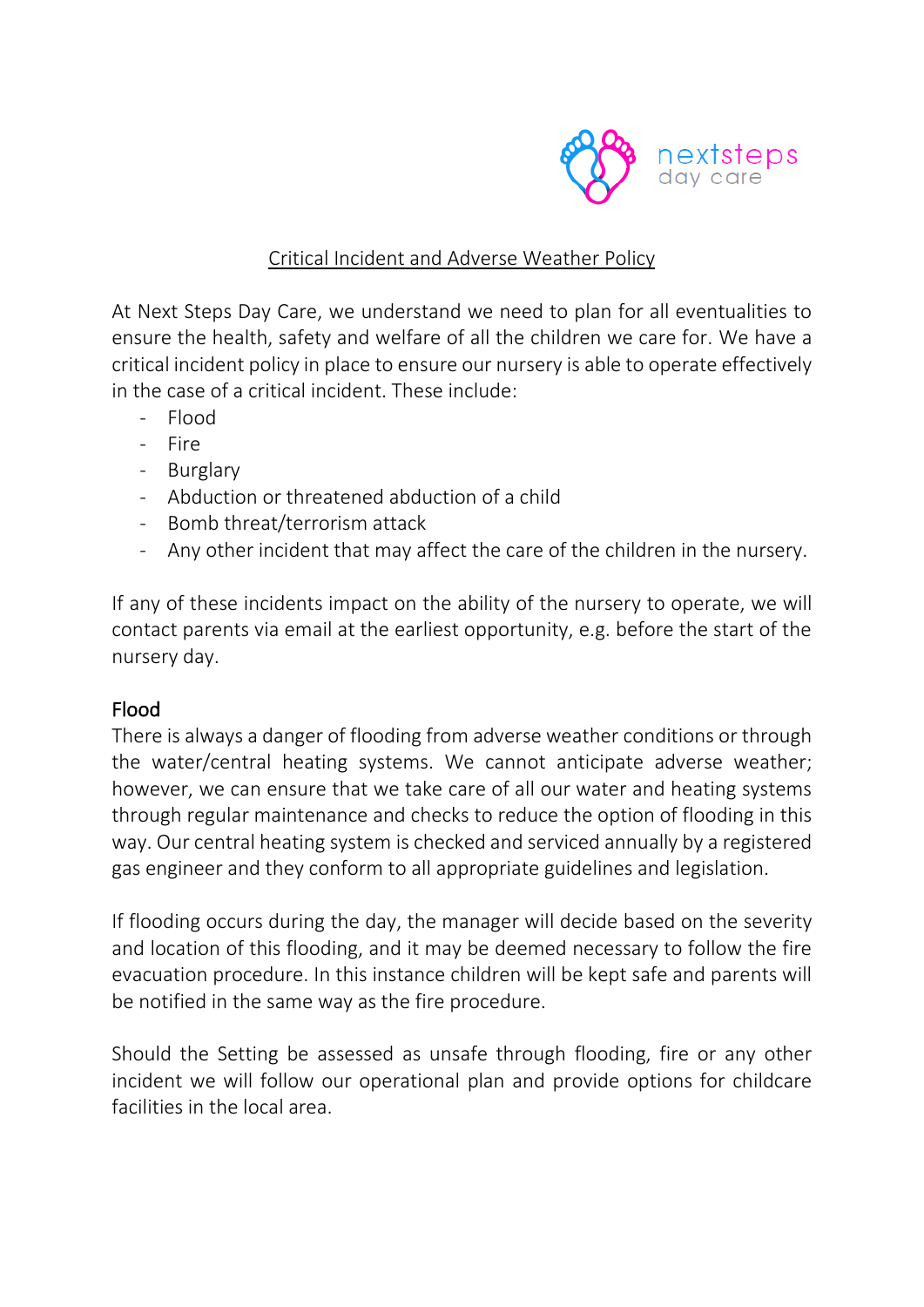### Fire

Please refer to the fire safety policy.

## **Burglary**

The management of the nursery follow a lock up procedure which ensures all doors and windows are closed and locked before vacating the premises.

The staff will always check the premises in the morning. Should they discover that the setting has been broken into they will follow the procedure below:

- Dial 999 with as many details as possible, i.e. name and location, details of what you have found and emphasise this is a childcare setting and children will be arriving soon
- Contain the area to ensure no-one enters until the police arrive. The staff will direct parents and children to a separate area as they arrive. If all areas have been disturbed staff will follow police advice, including following the relocation procedure under flood wherever necessary to ensure the safety of the children
- The manager on duty will help the police with enquiries, e.g. by identifying items missing, areas of entry etc.
- A manager will be available always during this time to speak to parents, reassure children and direct enquires
- Management will assess the situation following a theft and ensure parents are kept up to date with developments relating to the operation of the nursery.

### Abduction or threatened abduction of a child

We have secure safety procedures in place to ensure children are safe while in our care, including safety from abduction. Staff must be vigilant always and report any persons lingering around the settings property immediately. All doors and gates to the house are locked and cannot be accessed unless staff members allow individuals in. Parents are reminded on a regular basis not to allow anyone into the building whether they are known to them or not. Visitors and general security are covered in more detail in the supervision of visitor's policy.

Children will only be released into the care of a designated adult; see the arrivals and departures policy for more details. Parents are requested to inform the setting of any potential custody battles or family concerns as soon as they arise, so the setting can support the child. The setting will not take sides in relation to any custody battle and will remain neutral for the child. If an absent parent arrives to collect their child, the setting will not restrict access unless a court order is in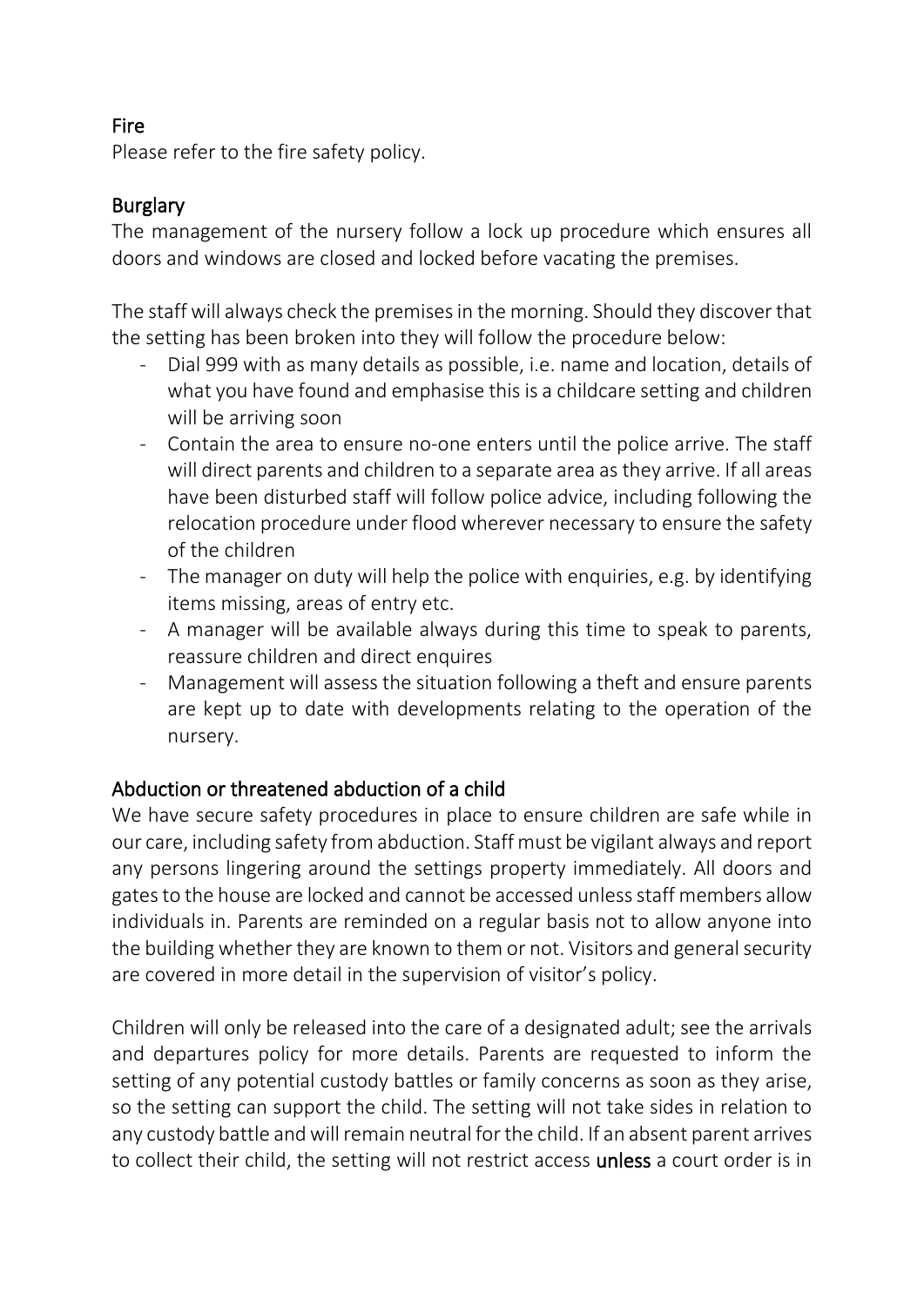place. Parents are requested to issue us with a copy of these documents should they be in place. We will consult our solicitors with regards to any concerns over custody and relay any information back to the parties involved.

If a member of staff witnesses an actual or potential abduction from nursery we have the following procedures which are followed immediately:

- The police must be called immediately
- The staff member will notify management immediately and the manager will take control
- The parent(s) will be contacted
- All other children will be kept safe and secure and calmed down where necessary
- The police will be given as many details as possible including details of the child, description of the abductor, car registration number if used, time and direction of travel if seen and any family situations that may impact on this abduction.

## Bomb threat/terrorism attack

If a bomb threat is received at the setting, the person taking the call will record all details given over the phone as soon as possible and raise the alarm as soon as the phone call has ended. The management will follow the fire evacuation procedure to ensure the safety of all on the premises and will provide as much detail to the emergency services as possible.

# Other incidents

All incidents will be managed by the manager on duty and all staff will co-operate with any emergency services on the scene. Any other incident that requires evacuation will follow the fire plan. Other incidents e.g. no water supply will be dealt with on an individual basis considering the effect on the safety, health and welfare of the children and staff in the nursery.

The nursery manager will notify Ofsted in the event of a critical incident.

### Snow or other severe weather

If high snowfall, or another severe weather condition such as dense fog, is threatened during a nursery day then the manager will take the decision as to whether to close the nursery. This decision will consider the safety of the children, their parents and the staff team. In the event of a planned closure during the nursery day, we will contact all parents to arrange for collection of their child.